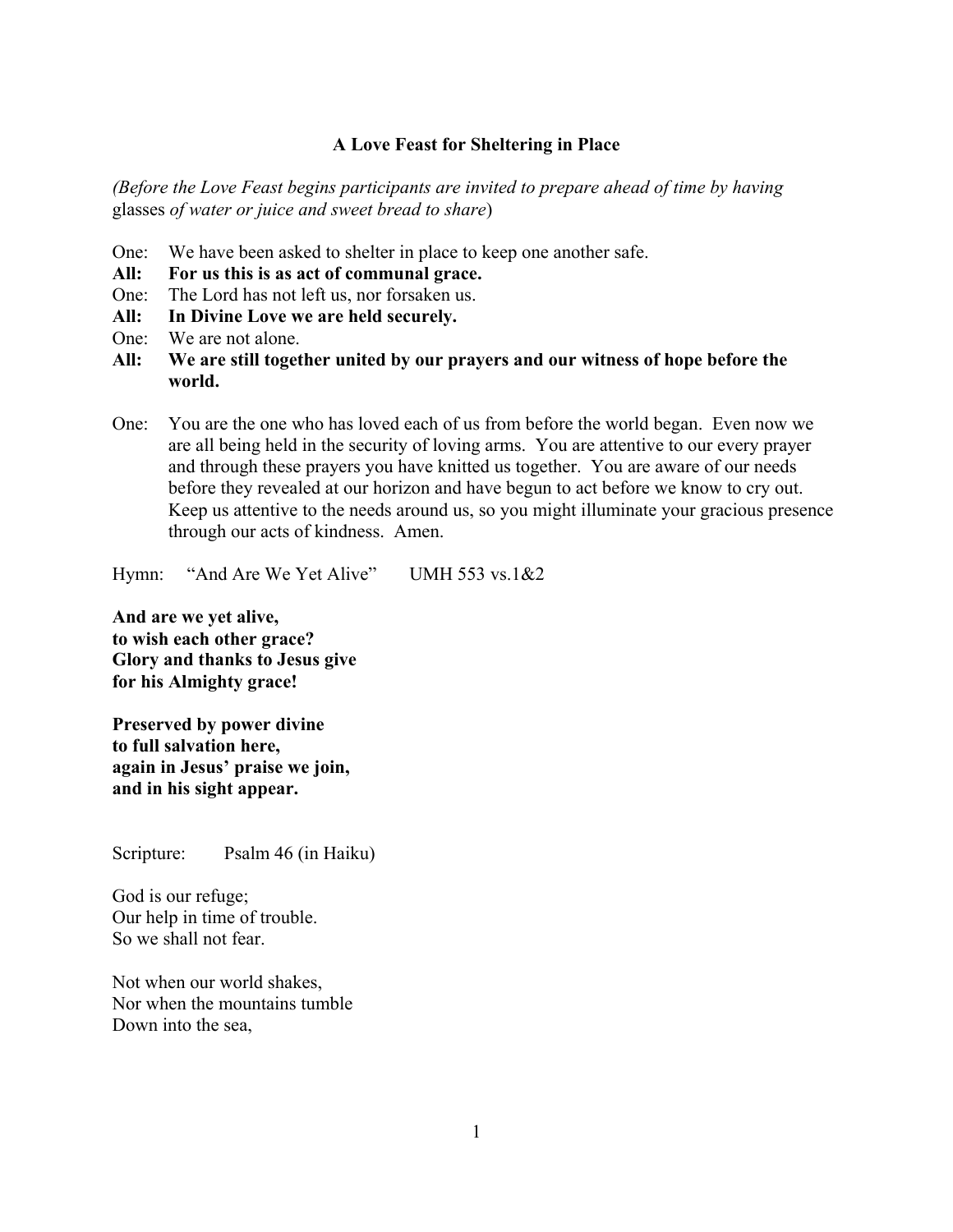Waves crash and they foam, The surging sea continue To shake the mountains.

The river's channels will bring joy to God's city, A holy dwelling.

Our God lives in it, A city that can't be moved God has rescued it.

Our nations still roar, As they seem to come and go. When God gives a shout,

The earth is dissolved. Know the Lord is on our side. God is our stronghold.

So come bear witness Our God devastates the earth. Brings end to our wars.

Shattering the bow And breaking all of our spears; Our shields in ashes.

"Stop all your striving, Recognize that I am God." God commands us all.

"I will be placed first. I am to be exalted, over everything!"

The Lord's on our side. God is our only stronghold, The God of Jacob.